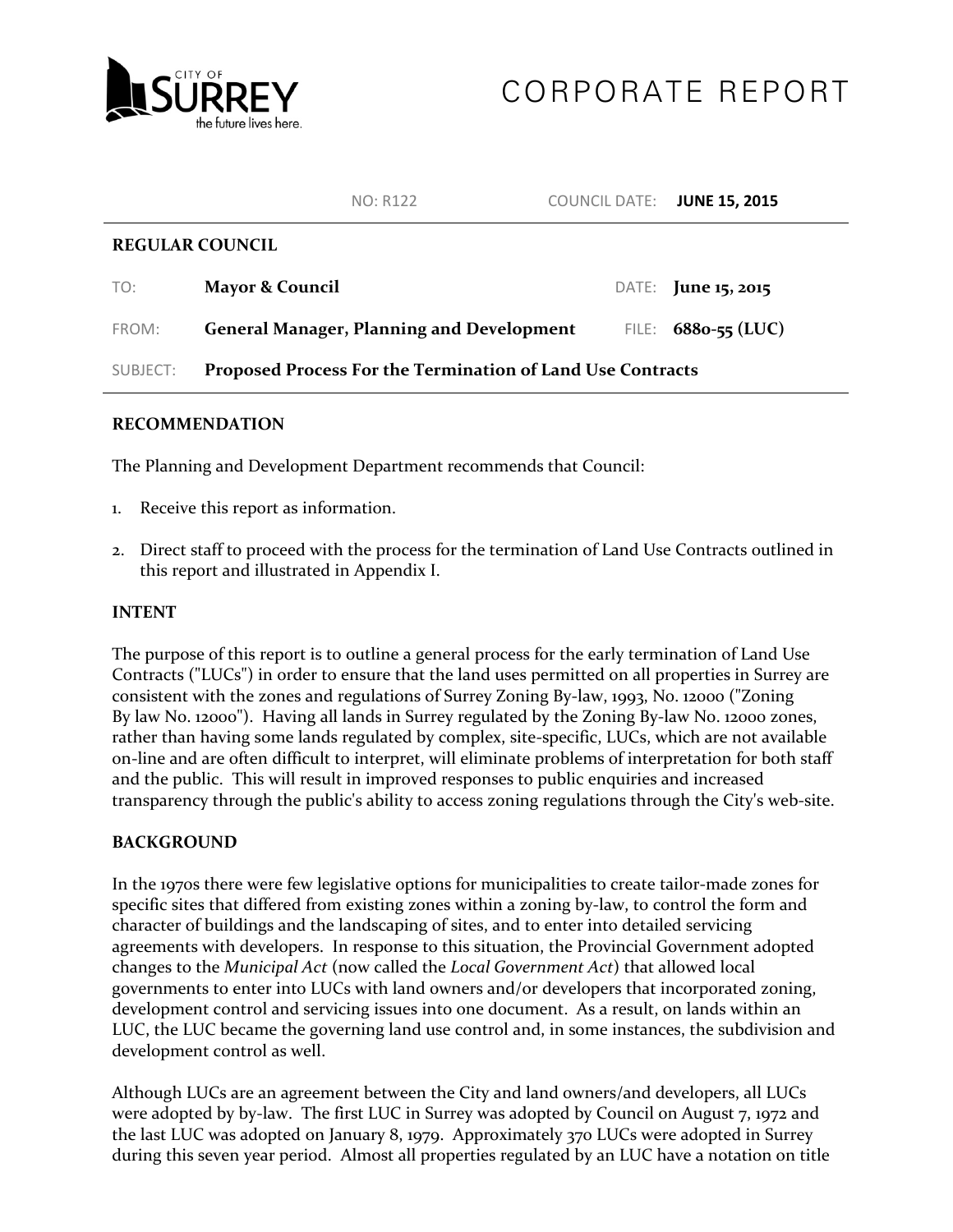indicating that the property forms part of an LUC. All properties regulated by an LUC were to have this notation on title, but, in some instances, such a notation was never registered.

In the late 1970s the Provincial Government adopted changes to the *Municipal Act*, eliminating the ability of municipalities to enter into LUCs.

## **DISCUSSION**

## **Recent Legislative Changes**

On May 29, 2014, the Provincial Government adopted amendments to the *Local Government Act*, which included the termination of existing LUCs. The Provincial Government prepared a bulletin outlining these amendments, which is attached as Appendix II. Under these amendments, all LUCs in the Province will terminate by June 30, 2024. However, these amendments also allow individual municipalities to initiate early termination of LUCs in advance of this June 30, 2024 date.

## **Distribution of Land Use Contracts**

Over the years, approximate 73 of the LUCs in Surrey have been discharged in their entirety following an owner-initiated discharge application process. As a result, a total of 297 LUCs still remain active in Surrey. It should be noted that, in some instances, individual properties have been removed from some LUCs so that, although the LUC remains in effect, the LUC may not regulate as many properties as it did when the LUC was adopted.

LUCs cover a wide range of land uses including single family subdivisions; multi-family developments, both rental and strata; commercial developments; and industrial developments. The distribution of the various types of land uses covered by LUCs is outlined in the following table:

| <b>LUCs by Land Use</b> |           | Number of<br><b>LUCs</b> | Approximate No.<br>of Owners of Fee<br><b>Simple and Strata</b><br>Lots |       |
|-------------------------|-----------|--------------------------|-------------------------------------------------------------------------|-------|
| Single Family           |           |                          |                                                                         |       |
|                         | Suburban  | 26                       | 642                                                                     |       |
|                         | Urban     | 217                      | 6,944                                                                   |       |
|                         | Sub-Total | 243                      |                                                                         | 7,586 |
| Agricultural            |           | 4                        |                                                                         | 10    |
| Duplex                  |           | 20                       |                                                                         | 50    |
| Mobile Home             |           | 7                        |                                                                         | 9     |
| Multi-Family            |           | 20                       |                                                                         | N/A   |
| Industrial              |           | 16                       |                                                                         | 75    |
| Commercial              |           | 53                       |                                                                         | 138   |
| Institutional           |           | 2                        |                                                                         | 3     |
| TOTAL                   |           | $297*$                   |                                                                         | 8,278 |

The total number of LUCs is not a cumulative of the "LUCs by Land Use" as some LUCs have a combination of land uses.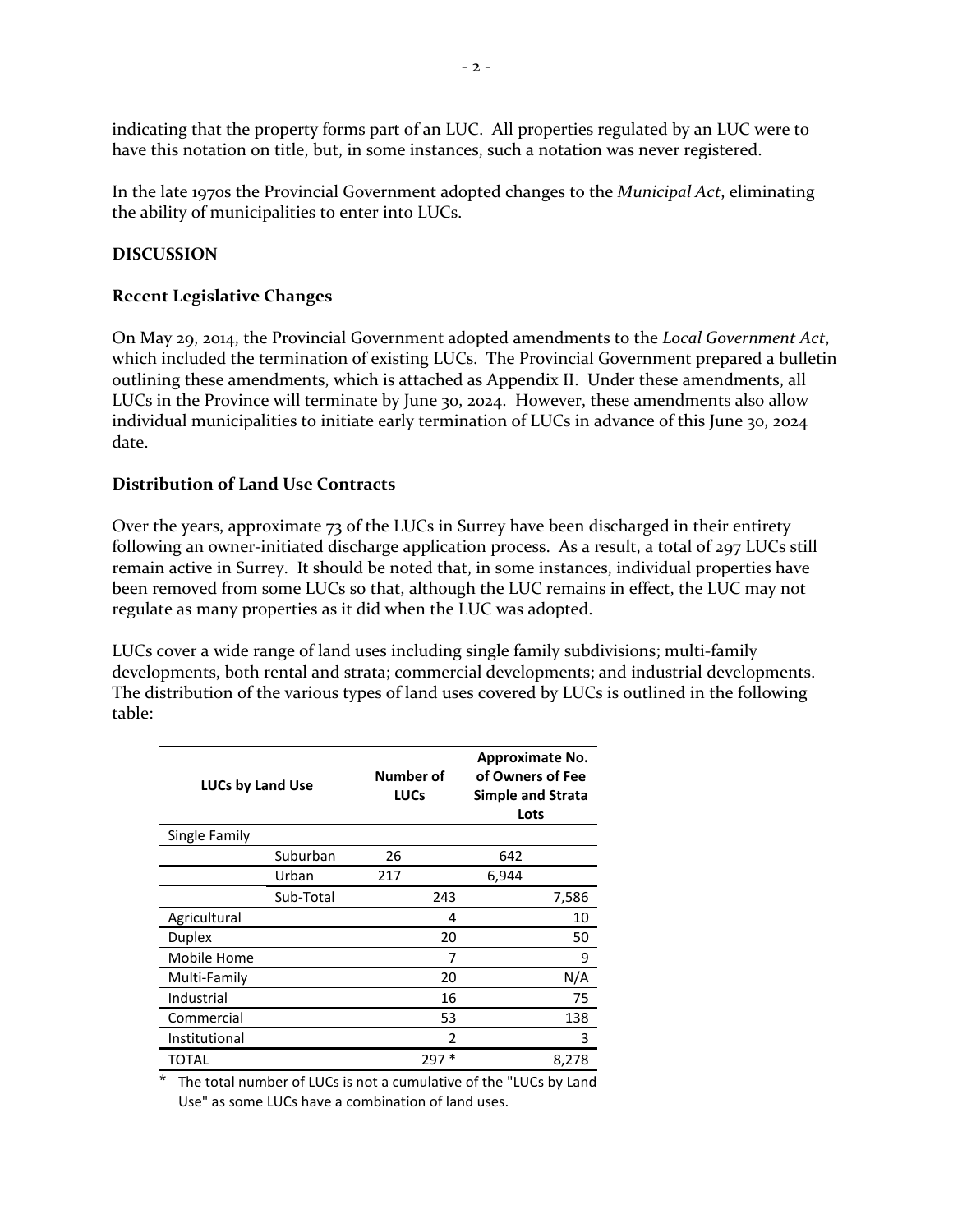## **Underlying Zoning**

If a property lies within the boundaries of an LUC, the LUC becomes the de facto zone for that property.

However, when Surrey Zoning By-law No. 5942 was adopted in 1979, all properties in Surrey were assigned a Zoning By-law No. 5942 zone, including those properties that were regulated by LUCs. The zone assigned to properties that were already regulated by an LUC is referred to as an "underlying zone". Although all properties regulated by LUCs have underlying zoning, the underlying zone has absolutely no effect as the properties within LUCs are governed solely by the provisions, such as building height, setbacks, etc., set out within each LUC.

As with Zoning By-law No. 5942, when Surrey Zoning By-law No. 12000 was adopted in 1993, each property regulated by an LUC was assigned an underlying zone, based on a Zoning By-law No. 12000 zone that was considered comparable to the uses permitted under the provisions of the applicable LUC. Although, in most instances, the uses permitted by an LUC closely match the uses permitted in a Zoning By-law No. 12000 zone, there are some instances in which the type of uses, or the range of uses, are so unique that they are not equivalent to any Zoning By-law No. 12000 zone. In such instances an underlying zone was assigned that best reflected the dominant land use permitted by the LUC.

Once an LUC is terminated, the current underlying zoning for the properties within the LUC automatically comes into effect.

The boundaries of LUCs are identified on COSMOS maps on the City's web-site the same way zoning designations are identified. However, although the rules and regulations of each zoning designation can be found on-line, LUCs are not available on the web-site. Whereas zoning designations are only a few pages in length and relatively easy to understand, LUCs are dozens of pages in length, are complex and difficult to understand, and often require interpretation by Planning and Development Department or Legal Services Division staff. The elimination of LUCs through the early termination process and the replacement of these LUCs with Zoning By-law No. 12000 zones will eliminate the uncertainty and ambiguity surrounding many LUCs, making it easier for the public to ascertain what can be developed on a particular property, and making it simpler and more efficient for City staff to evaluate development proposals.

## **Legislative Requirements**

Should an LUC be considered for early termination in accordance with the *Local Government Act*, each such LUC will require its own, separate, termination by-law. Provincial legislation requires that a Public Hearing be held for every LUC termination and that a Public Hearing Notice be delivered to all residents and tenants of properties within the LUC. Notice of the Public Hearing must also be delivered to adjoining property owners and tenants in accordance with the City's Procedure By-law with respect to Public Hearing notification. In accordance with Surrey's regulations, all owners and tenants of property within 100 metres of the boundaries of the LUC being terminated must be notified. Under Provincial legislation, Public Hearing notices for LUC termination by-laws must contain a map of the LUC being discharged, as well as the names of roads adjacent to the LUC. The Public Hearing notice will also be published in two consecutive issues of the local newspaper in accordance with Provincial legislation.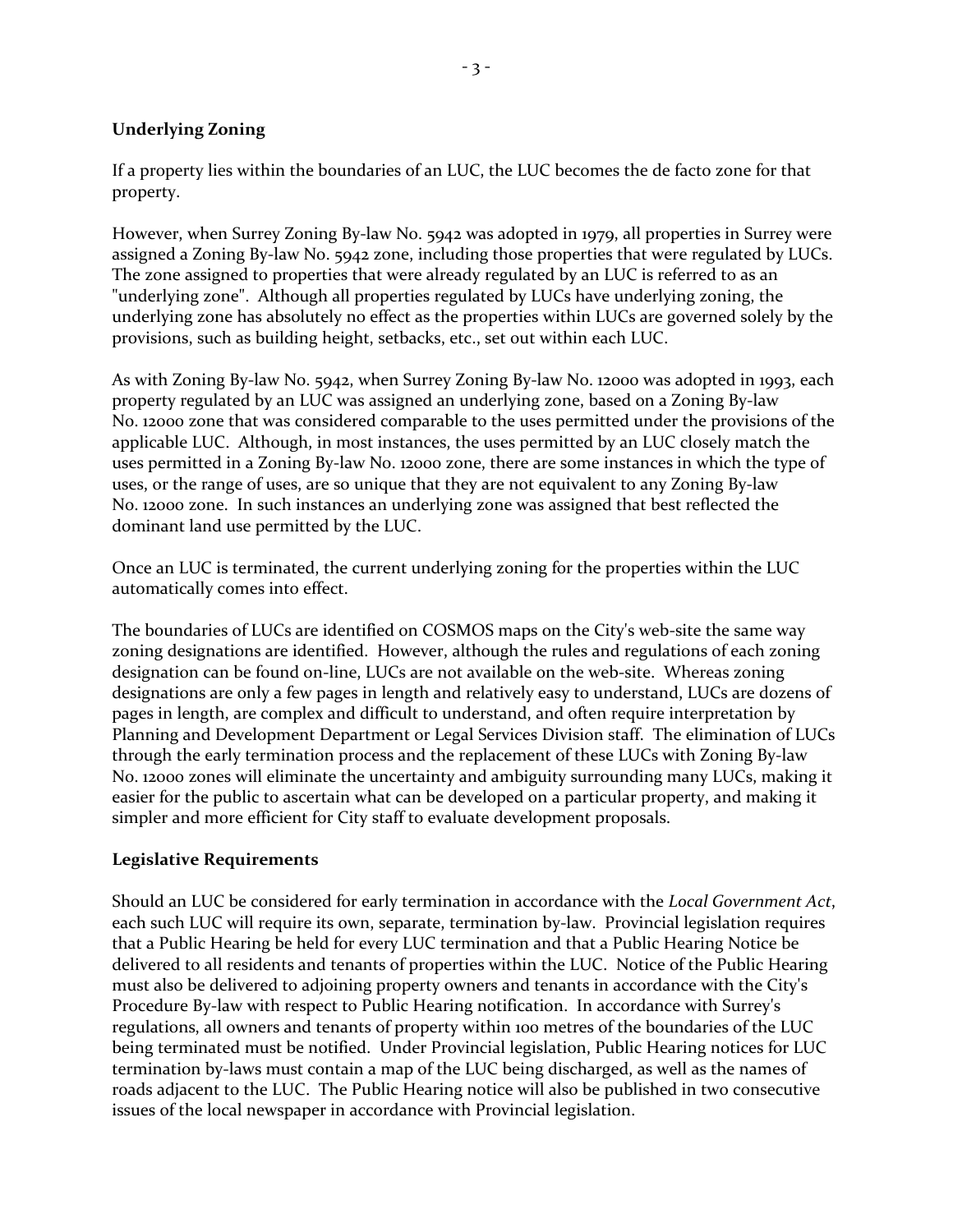Unlike most other by-laws, including LUC discharge by-laws resulting from owner-initiated land development applications, each LUC termination by-law must contain a section that indicates the date at which the termination by-law comes into effect. The date at which the LUC termination by-law c0mes into effect can be any time set by City Council, but must not be less than one year from the date the LUC termination by-law is adopted and not later than June 30, 2024. It is recommended that all LUC termination by-laws in Surrey come into effect as soon as possible, which is one year from the date the LUC termination by-law is adopted.

Once an LUC termination by-law is adopted, the City is required to provide a notice to the Land Title Office. The City is also required to provide a notification to all property owners within the LUC that was terminated. This notice must also advise landowners that they have the right to apply to the Board of Variance for an exemption under the provisions of Section 901.1 of the *Local Government Act*. Under Section 901.1, an owner of property within an LUC that has been terminated has the right to appeal to the Board of Variance within six months of the adoption of the termination by-law if the property owner alleges that the timing of the termination of the LUC would cause the owner hardship with respect to land use and building construction.

## **Proposed Process to Terminate LUCs**

Each LUC termination by-law will be presented to Council through a Planning Report at a Regular Council – Land Use meeting.

As there are so many active LUCs in Surrey, it will be necessary to present a number of Planning Reports dealing with LUC terminations at each Council meeting in order to expedite the process. On some occasions, it is anticipated that 10 or more LUC termination Planning Reports could be presented to Council at a Regular Council – Land Use meeting. In some instances, it may be appropriate to group the LUCs being presented to Council by geographic area to facilitate public notification and to simplify neighbourhood involvement in the process.

Depending on the number of properties involved in the LUC proposed to be terminated, a Public Hearing for the LUC termination by-law will be held either at the next scheduled Council meeting or a month following presentation of the Planning Report. The public notification for the Public Hearings for groupings of LUCs that cover several hundred properties will require additional administrative time by the City Clerk's office to complete, in which case holding a Public Hearing a month following the consideration of the Planning Report may be appropriate compared to those groupings that involve only a few dozen properties. Public Hearings with respect to LUC termination by-laws will be grouped together on the Public Hearing agenda.

Legal Services and the City Clerk have been consulted and concur with the proposed process.

## **Proposed Sequencing of LUC Terminations**

Due to the complexity of terminating LUCs and the administrative steps necessary to meet legislative requirements, it is recommended that the termination process be prioritized based on business development or the simplicity of termination.

Many of the LUCs that affect industrial lands are more restrictive, in terms of permitted uses, than the underlying Zoning By-law No. 12000 zones. As a result, over time, a number of land owners have applied to have industrial LUCs discharged or amended to allow for a wider range of uses, or to allow more flexibility in terms of building location and design and site layout.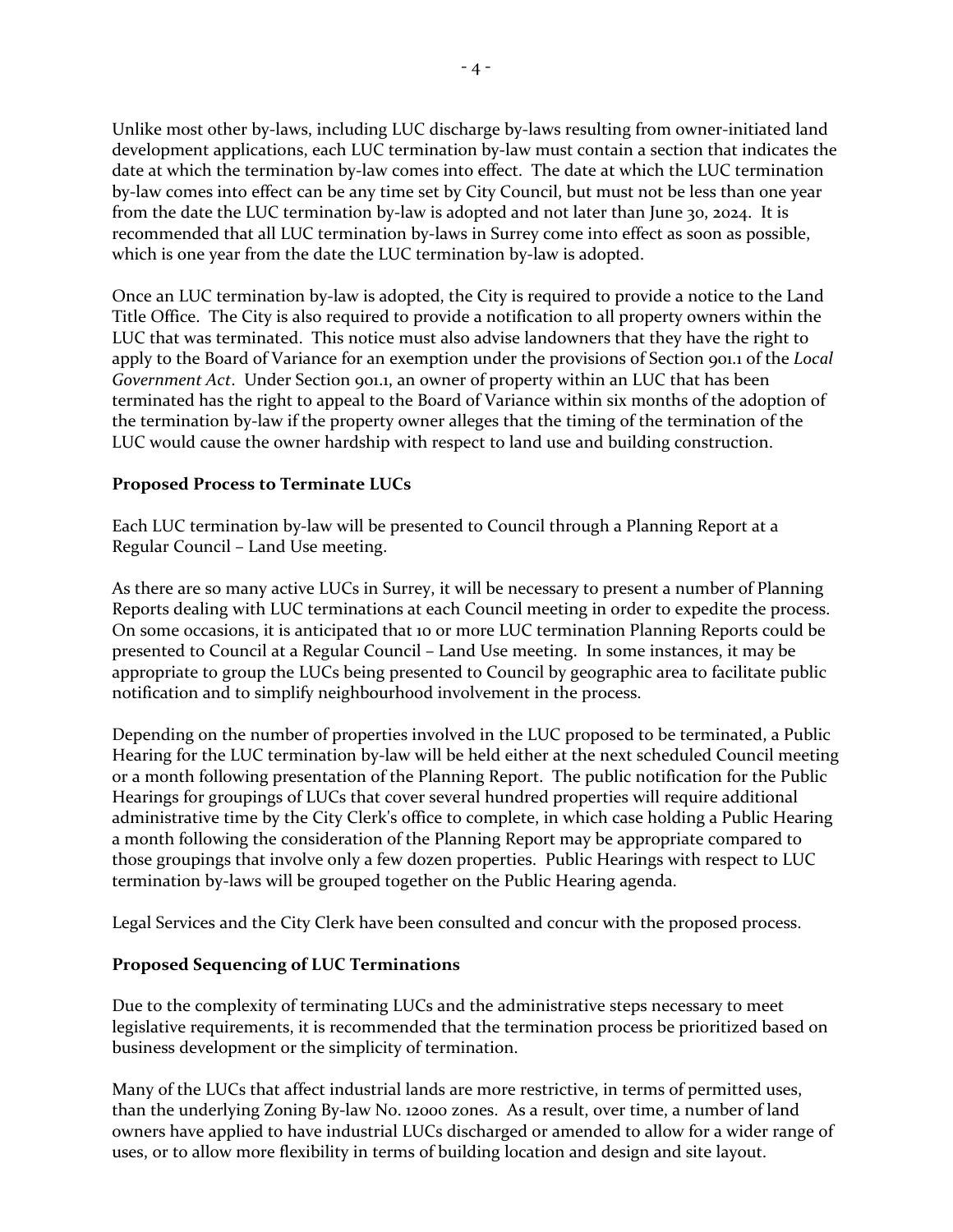Therefore, in order to provide the industrial business community in Surrey a greater range of uses, it is recommended that the termination of LUCs in Surrey commence with those LUCs with underlying industrial zones. Similarly, those LUCs with underlying agricultural zones will be processed in conjunction with those LUCs with underlying industrial zones. In addition, due to their anticipated simplicity, LUCs with underlying institutional uses are proposed to be terminated early in the process as well.

Once those LUCs with underlying industrial, agricultural and institutional zones have been terminated, LUCs with underlying multiple residential, mobile home and duplex zones will move forward for termination, followed by LUCs with underlying suburban and urban single family residential zones.

Following the termination of LUCs with underlying suburban and urban single family residential zones, LUCs with underlying commercial zones will be addressed. Although LUCs with underlying commercial zones have impacts on the business community in Surrey, the termination of LUCs with underlying commercial zones is not being addressed earlier in the process, due to the anticipated complexities of such terminations. Most LUCs with underlying commercial zoning are large and contain a variety of uses, which will require extensive review to determine if the existing underlying zoning, a different zone under Zoning By-law No. 12000, or a Comprehensive Development (CD) Zone, is the most appropriate zone for the site. Therefore, rather than delay the termination of LUCs with non-commercial underlying zones, as they constitute the vast majority of LUCs in Surrey, LUCs with underlying commercial zones will be considered closer to the end of the termination process.

There are properties within some LUCs that do not correspond well to the underlying zoning that has been assigned to the site, or that contain uses that are not equivalent to the uses, or mix of uses, contained within existing zones under Zoning By-law No. 12000. This situation applies to the full range of LUCs in Surrey, including those LUCs with underlying industrial, residential, etc. zones. In such instances, in conjunction with the termination of the LUC, these properties will have to be rezoned to either a more appropriate zone under Zoning By-law No. 1200o, or to a CD Zone. Such situations will have to be dealt with separately and, as a result, the termination of such LUCs will be the last to be completed, either concurrently with, or after the termination of commercial LUCs.

In some instances, however, it may be appropriate to proceed with the termination of a particular LUC outside of the proposed sequence.

The termination of an LUC will not proceed on any property on which there is an active Land Development application for the discharge or amendment of the LUC. However, if the application to discharge or amendment has been inactive for some time, staff may recommend the closure of the application to enable the LUC to be terminated. Conversely, land owners will continue to have the right to submit a Land Development application for an LUC discharge in advance of the proposed sequence for the termination of the LUC.

As noted previously, a total of 297 LUCs remain active in Surrey. While some LUCs cover only a few lots, the vast majority of LUCs regulate large numbers of lots. Many LUCs with underlying single family zoning regulate lands where the number of lots sometimes may be into the hundreds and, altogether, may total more than 7,000 lots. Similarly, some LUCs with underlying multiple residential zoning regulate hundreds of strata or rental units. As each LUC that is to be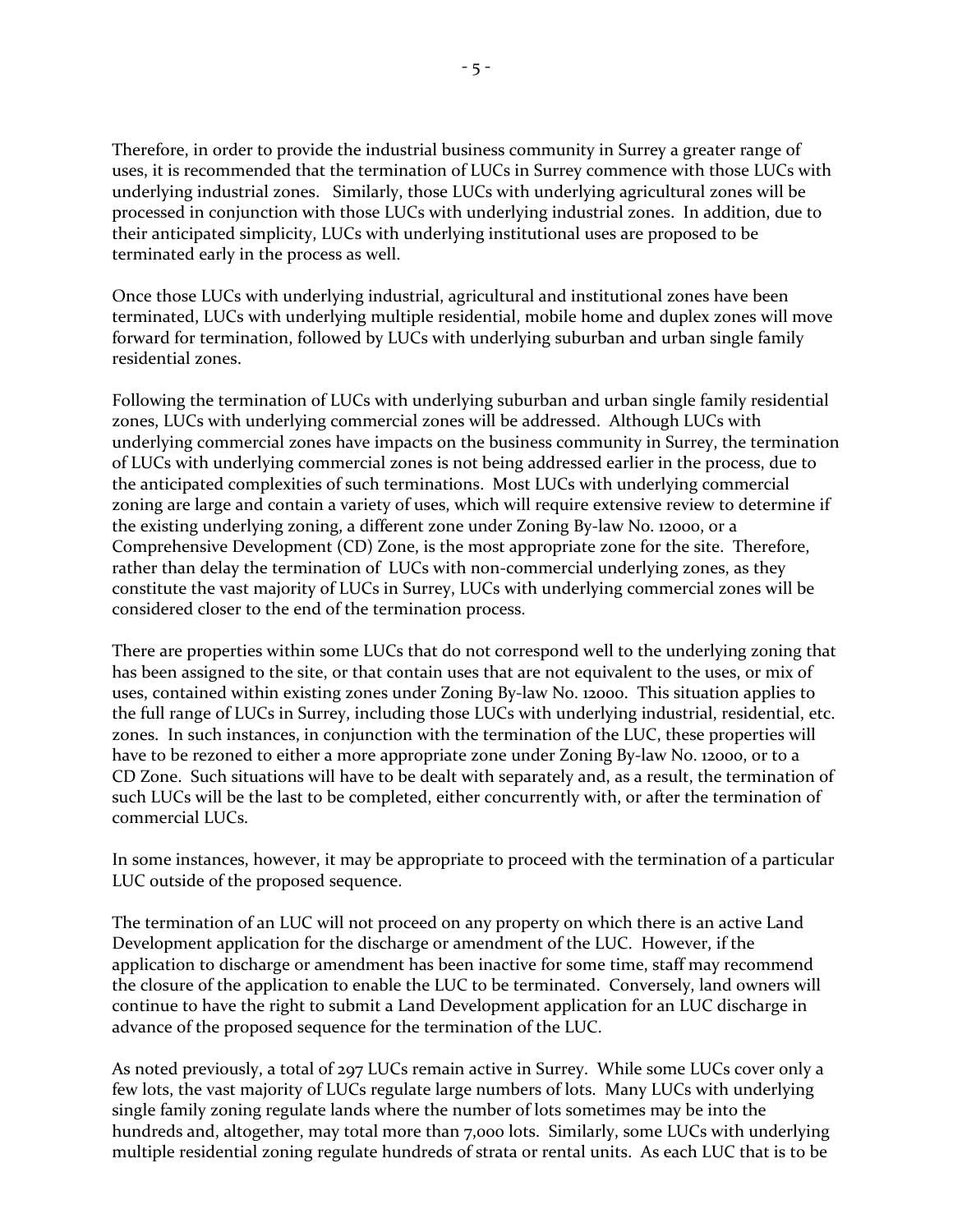terminated will require its own Planning Report and by-law, the process of bringing all 297 LUCs before Council for consideration will be problematic. Even if Planning Reports are grouped together and 10 or more are brought to Council at every Council meeting, the process of dealing with the termination of LUCs with appropriate underlying zoning could easily take approximately two and one- half years, or until the end of 2018. Further, the fact that the termination of some groups of LUC may involve the notification of hundreds, or thousands of owners and tenants within the area regulated by the LUCs and within the notification area, may mean that Legislative Services will require additional time to effect the required notification, which also impacts the time required to complete the termination process.

## **Informing the Public**

To assist the general public in understanding the process and the impact on individual properties currently regulated by an LUC, a bulletin (Appendix III) will be placed on the City's website and will also be available at City Hall, outlining the LUC termination process, providing answers to frequently asked questions, and providing staff contact information.

## **SUSTAINABILITY CONSIDERATIONS**

The proposed termination of LUCs will assist in achieving the objectives of Surrey's Sustainability Charter and, in particular, supports the following Charter Scope action items:

SC12: Adapting to Demographic Change;

- EC2: Economic Development Strategy and an Employment Land Strategy;
- EC9: Quality of Design in New Development and Redevelopment;
- EC11: Surrey's Employment Land Base; and
- EN9: Sustainable Land Use Planning and Development Practices.

## **CONCLUSION**

Recent changes in Provincial legislation allow municipalities to proceed with the early termination of LUCs, without the consent of land owners, in advance of June 30, 2024 when all LUCs in the Province will expire. It may be appropriate to proceed with the termination of LUCs in advance of this date in order to assist business, to simplify the land development process, and to ensure that properties currently within LUCs reflect appropriate land uses and design.

As a result, a process to deal with the termination of LUCs is being proposed. This process incorporates Provincial legislative requirements for the early termination of LUCs and combines it with Surrey's usual Land Use Development and Public Hearing procedures. LUCs will be grouped, for the purpose of termination and presented to Council at Regular Council – Land Use meetings, by type of land use, geographic area, and appropriateness of the underlying zoning.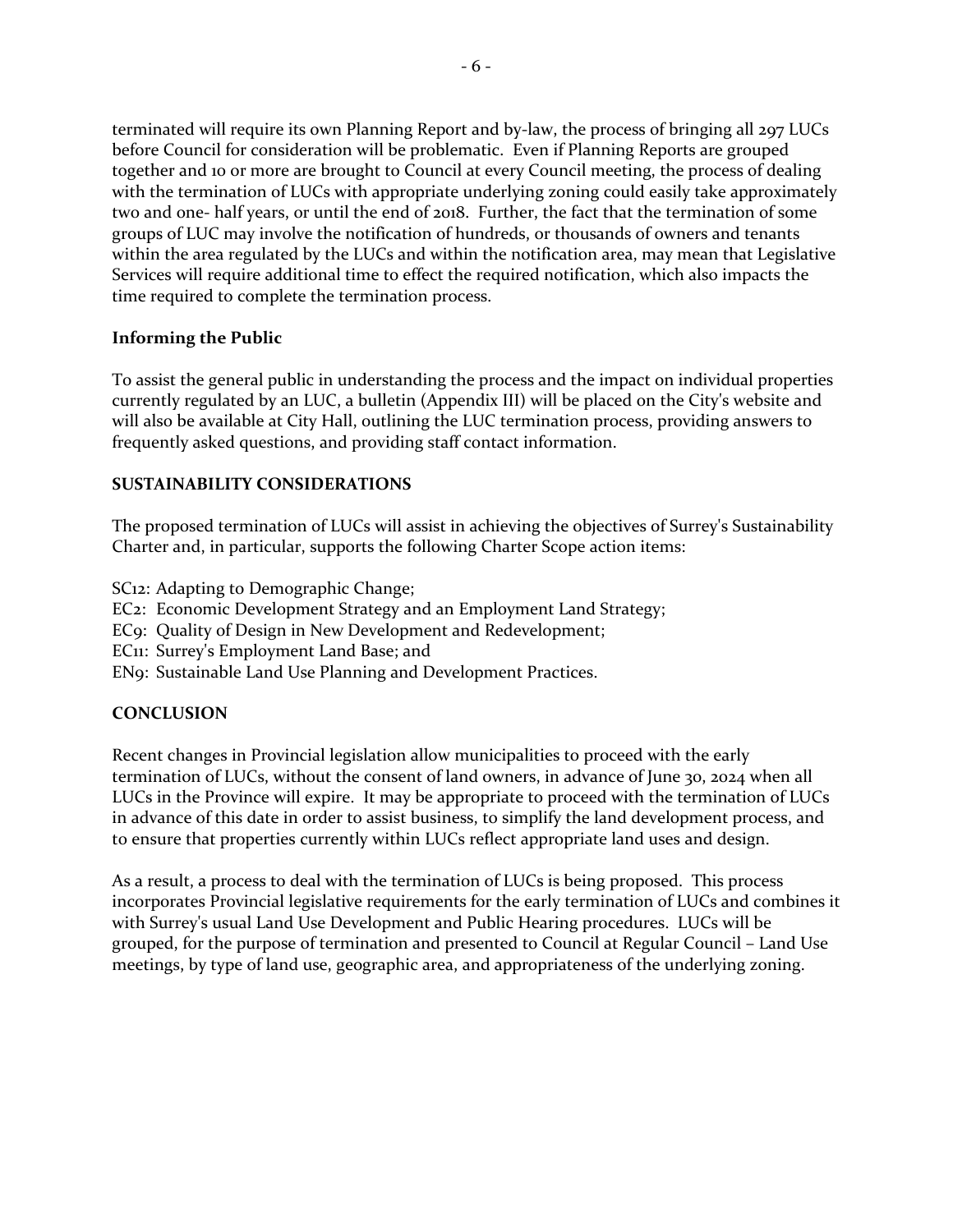Based on the above discussion it is recommended that Council direct staff to proceed with the process for the termination of LUCs outlined in this report and illustrated in Appendix I.

*Original signed by* Jean Lamontagne General Manager Planning and Development

Appendix I Proposed Process for Early LUC Terminations<br>Appendix II Provincial Bulletin Provincial Bulletin<br>City Bulletin Appendix III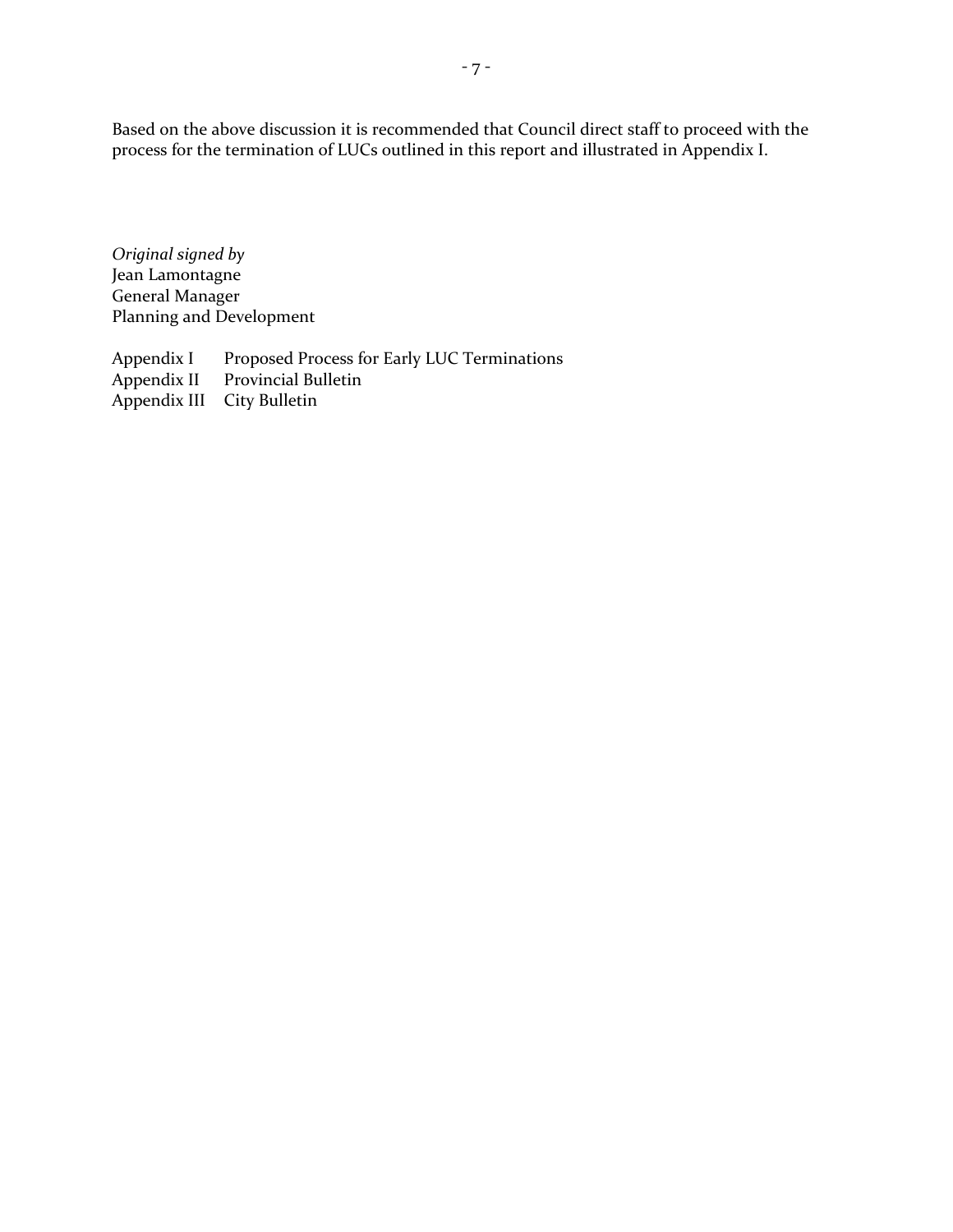## **Appendix I**

## **Surrey's Proposed Process for LUC Terminations and Estimated Timing**

| Prioritize<br><b>Termination of</b><br>Existing LUCs by<br>Land Use and<br>Complexity | Planning<br>Report,<br>including LUC<br>Termination By-<br>law, presented<br>to Council for | <b>Public Hearing</b><br>Notice mailed<br>to affected<br><b>LUC owners</b><br>and tenants<br>and owners | <b>Public Hearing</b><br>held for LUC<br><b>Termination By-</b><br>law within 2-4<br>weeks of By-law<br>Introduction | <b>Final Adoption</b><br>of each LUC<br>Termination By-<br>law (however<br>LUC remains in<br>effect for 1 | City Clerk gives<br>written notice<br>to Land Title<br>Office within<br>30 days of By-<br>law Adoption | City Clerk gives<br>written notice<br>to affected<br>owners of LUC<br>termination<br>(taking effect in | Underlying<br>zoning comes<br>into effect 1<br>year from date<br>of Final<br>Adoption of |
|---------------------------------------------------------------------------------------|---------------------------------------------------------------------------------------------|---------------------------------------------------------------------------------------------------------|----------------------------------------------------------------------------------------------------------------------|-----------------------------------------------------------------------------------------------------------|--------------------------------------------------------------------------------------------------------|--------------------------------------------------------------------------------------------------------|------------------------------------------------------------------------------------------|
|                                                                                       | By-law<br>Introduction                                                                      | within 100<br>metres of LUC                                                                             |                                                                                                                      | year)                                                                                                     |                                                                                                        | 1 year) and<br>right to apply to                                                                       | <b>LUC</b><br><b>Termination By-</b>                                                     |
|                                                                                       | and scheduling                                                                              | boundary                                                                                                |                                                                                                                      |                                                                                                           |                                                                                                        | the BoV for an                                                                                         | law and City                                                                             |
|                                                                                       | of Public                                                                                   |                                                                                                         |                                                                                                                      |                                                                                                           |                                                                                                        | exemption                                                                                              | zoning map                                                                               |
|                                                                                       | Hearing                                                                                     |                                                                                                         |                                                                                                                      |                                                                                                           |                                                                                                        |                                                                                                        | adjusted                                                                                 |
|                                                                                       |                                                                                             |                                                                                                         |                                                                                                                      |                                                                                                           |                                                                                                        |                                                                                                        | accordingly                                                                              |
| Industrial (16)                                                                       | 3rd Quarter                                                                                 |                                                                                                         |                                                                                                                      |                                                                                                           |                                                                                                        |                                                                                                        | 4 <sup>th</sup> Quarter                                                                  |
|                                                                                       | 2015                                                                                        |                                                                                                         |                                                                                                                      |                                                                                                           |                                                                                                        |                                                                                                        | 2016                                                                                     |
| Agricultural (4)                                                                      | 3rd Quarter                                                                                 |                                                                                                         |                                                                                                                      |                                                                                                           |                                                                                                        |                                                                                                        | 4 <sup>th</sup> Quarter                                                                  |
|                                                                                       | 2015                                                                                        |                                                                                                         |                                                                                                                      |                                                                                                           |                                                                                                        |                                                                                                        | 2016                                                                                     |
| Institutional (2)                                                                     | 3rd Quarter<br>2015                                                                         |                                                                                                         |                                                                                                                      |                                                                                                           |                                                                                                        |                                                                                                        | 4 <sup>th</sup> Quarter<br>2016                                                          |
| <b>Multiple</b>                                                                       | 4 <sup>th</sup> Quarter                                                                     |                                                                                                         |                                                                                                                      |                                                                                                           |                                                                                                        |                                                                                                        | $1st$ Quarter                                                                            |
| <b>Residential (20)</b>                                                               | 2015                                                                                        |                                                                                                         |                                                                                                                      |                                                                                                           |                                                                                                        |                                                                                                        | 2017                                                                                     |
| <b>Mobile Home</b>                                                                    | 4 <sup>th</sup> Quarter                                                                     |                                                                                                         |                                                                                                                      |                                                                                                           |                                                                                                        |                                                                                                        | 1 <sup>st</sup> Quarter                                                                  |
| (7)                                                                                   | 2015                                                                                        |                                                                                                         |                                                                                                                      |                                                                                                           |                                                                                                        |                                                                                                        | 2017                                                                                     |
| Duplex (20)                                                                           | 4 <sup>th</sup> Quarter                                                                     |                                                                                                         |                                                                                                                      |                                                                                                           |                                                                                                        |                                                                                                        | 1 <sup>st</sup> Quarter                                                                  |
|                                                                                       | 2015                                                                                        |                                                                                                         |                                                                                                                      |                                                                                                           |                                                                                                        |                                                                                                        | 2017                                                                                     |
| <b>Suburban Single</b>                                                                | 4 <sup>th</sup> Quarter                                                                     |                                                                                                         |                                                                                                                      |                                                                                                           |                                                                                                        |                                                                                                        | 1 <sup>st</sup> Quarter                                                                  |
| Family (26)                                                                           | 2015                                                                                        |                                                                                                         |                                                                                                                      |                                                                                                           |                                                                                                        |                                                                                                        | 2017                                                                                     |
| <b>Urban Single</b><br>Family (217)                                                   | 2016                                                                                        |                                                                                                         |                                                                                                                      |                                                                                                           |                                                                                                        |                                                                                                        | 2017                                                                                     |
| Commercial<br>(53)                                                                    | 2017                                                                                        |                                                                                                         |                                                                                                                      |                                                                                                           |                                                                                                        |                                                                                                        | 2018                                                                                     |
| Rezoning<br>Required                                                                  | 2018                                                                                        |                                                                                                         |                                                                                                                      |                                                                                                           |                                                                                                        |                                                                                                        | 2019                                                                                     |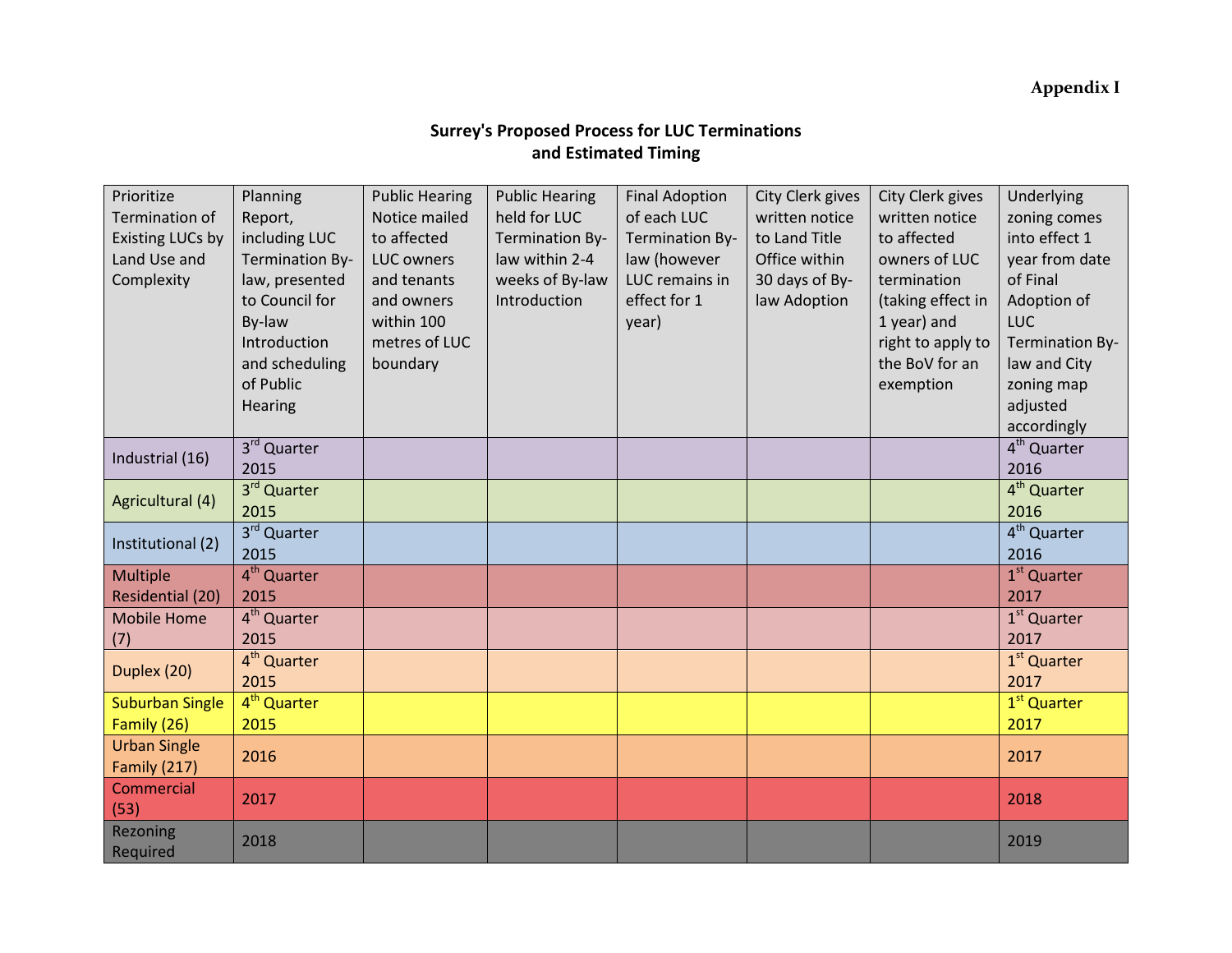**Appendix II**



## *BULLETIN*

*Miscellaneous Statutes Amendment Act, 2014* **(Bill 17, 2014) Royal Assent – May 29, 2014 AMENDMENTS NOW IN FORCE**

## *Miscellaneous Statutes Amendment Act, 2014* **(Bill 17, 2014) Amendments** *to Local Government Act***,** *Community Charter* **and** *Vancouver Charter* **are now in force (as of the date of Royal Assent-May 29, 2014)**

**Bill 17, 2014**, the *Miscellaneous Statutes Amendment Act, 2014* includes amendments to streamline local and provincial government land use planning and development approvals, modernize outdated legislative tools and provide greater certainty and transparency for residents and those who develop and build within communities. Specifically, Bill 17 introduced amendments to the *Local Government Act*, *Community Charter* and *Vancouver Charter* to remove unnecessary ministerial approvals for certain land use planning and development bylaws; allow modern land use policies and practices to replace land use contracts; and, protect developers from increases in development cost charges (DCC) (or development cost levies (DCL) in the City of Vancouver) for 12 months after DCC/DCL rate increases are made, where a rezoning or development permit application is in process.

## **Amendments:**

Amendments to the *Local Government Act*, *Community Charter* and *Vancouver Charter:*

## **Removing the requirement for Ministerial approval for Regional District (RD) land use bylaws**

The following amendments remove the requirement for Ministerial approval of certain RD land use bylaws, streamlining the RD bylaw approval process. They also broaden the authority of the Minister to develop provincial policy guidelines in relation to RD land use bylaws, providing an opportunity to provide clarity regarding provincial interests and support the appropriate notification and referral of regional district bylaws to Provincial ministries and agencies.

- Removes requirement for Ministerial approval of RD OCP, zoning, subdivision servicing and temporary use bylaws (*LGA* s. 882, 913, 921, 930, 938).
- Provides discretionary authority for the Minister to require approval of RD bylaws (*LGA* s. 874.1).
- Broadens the existing authority of the Minister to develop provincial policy guidelines in relation to RD zoning, subdivision servicing and temporary use bylaws (*LGA* s.873.2).
- Removes the requirement for the minister responsible for the *Transportation Act* to approve subdivision servicing bylaws, if a regional district provides the subdivision approving officer services, and provides discretionary regulatory authority for that minister to require approval of such bylaws (*LGA* s. 938(3.1)).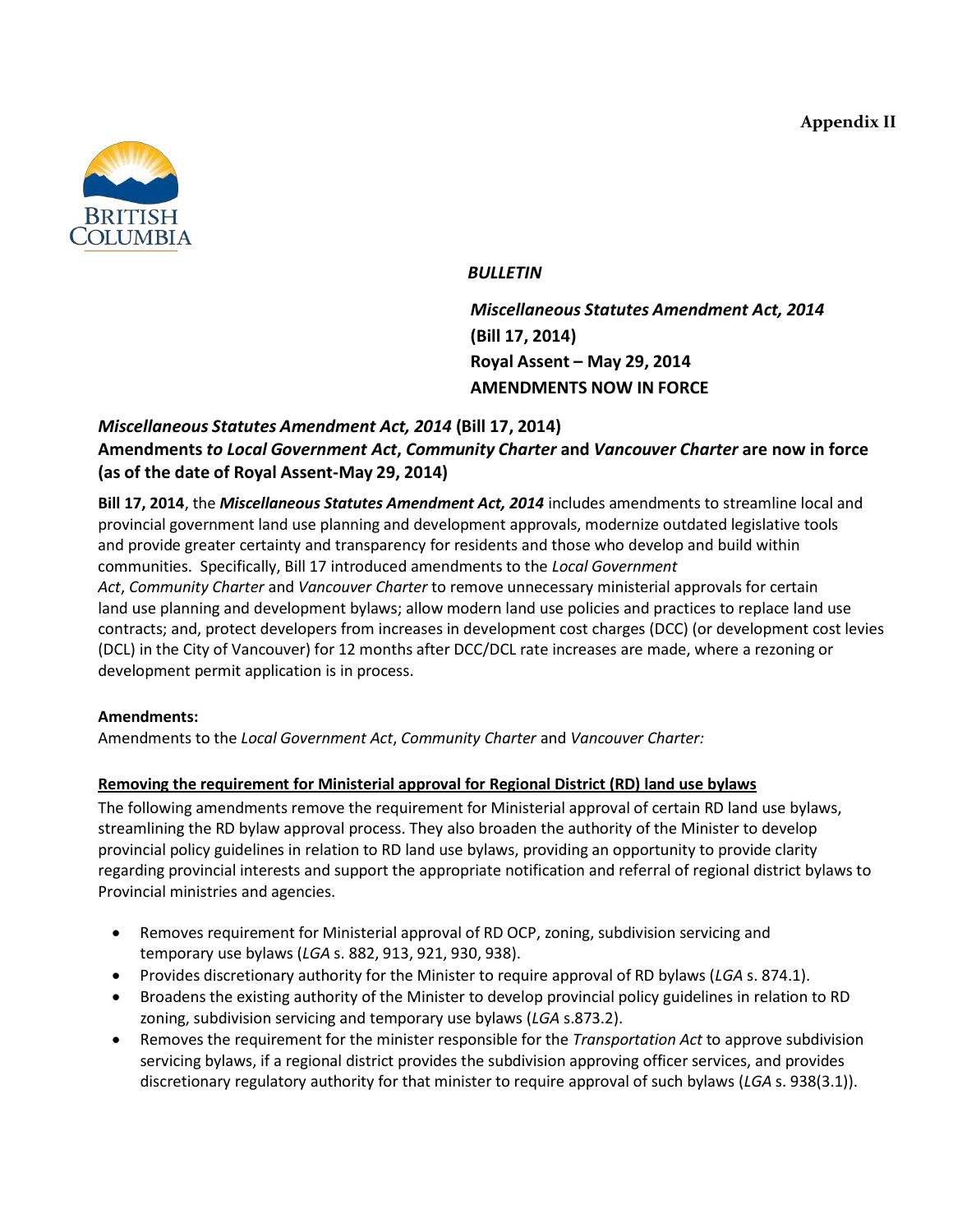## **Removing Ministerial approval for soil removal and deposit bylaws that include fees**

- Removes the requirement for the Minister to approve the application of fees within *municipal* soil removal and deposit bylaws (*CC* s. 195(3)), and for such *regional district* bylaws (*LGA* s. 723(7)).
- Note: The Ministry of Environment maintains its approval role for soil deposit bylaws, and the Ministry of Energy and Mines maintains its approval role for soil removal bylaws.

## **Terminating Land Use Contracts (LUC)**

- Provides for the termination of all land use contracts in affected BC municipalities and regional districts on the "sunset" date of June 30, 2024 and requires all local governments to have zoning in place for lands covered by land use contracts by June 30, 2022 (*LGA* Part 26, Division 7.1, s. 914.1).
- Enables local governments to undertake early termination of land use contracts under certain conditions (*LGA*, Division 7.1, s. 914.2), namely:
	- o Early termination bylaw is adopted on or before June 30, 2022;
	- $\circ$  Early termination bylaw comes into force at least one year after it is adopted;
	- o A public hearing, which cannot be waived, is held (*LGA* s. 892, 893);
	- o Zoning is in place where land use contracts are to be terminated; and
	- o Proper land title office is notified of early termination bylaw within 30 days of its adoption.
- Requires local governments to give written notice of land use contract termination, when land use contracts are terminated early or in advance of the sunset date of June 30, 2024 (*LGA* s. 914.3).
- Provides Boards of Variance with new authority to extend the dates set in early termination bylaws for reasons of hardship, up to the sunset date of June 30, 2024 at the latest (*LGA* s.901.1).
- Provides non-conforming use status to land, buildings and structures that are on land subject to a land use contract after land use contracts are terminated (*LGA* s. 911).
- Provides that compensation is not payable with regard to land use decisions for the termination of land use contracts, which extends the current no-compensation provisions currently provided in relation to land use bylaws (*LGA* s. 914).
- Note: this amendment does not impact the City of Vancouver, as there are no lands affected by land use contracts in the City.

## **Providing in-stream protection from DCC/DCL rate changes**

- Provides developers with 12 months protection from increases to development cost charges (DCCs) if a DCC bylaw is adopted after an application for a rezoning or a development permit has been submitted to a local government for approval (in a form acceptable to the local government and fees paid) (*LGA* s.937.001). o The same level of protection currently exists for subdivision (*LGA* s. 943) and building permit applications (*LGA* s. 937.001).
- Provides that the same 12-month protection applies to development cost levy (DCL) rate changes in the City of Vancouver for development permit and rezoning applications (in a form acceptable to the City and fees paid) (*VC* s.523D).

## **Practical Considerations:**

• The changes came into force on the date that the *Miscellaneous Statutes Amendment Act*, *2014* (Bill 17) receives Royal Assent. Royal Assent was received on May 29, 2014.

o The City of Vancouver currently has the same level of protection for building permit applications (*VC* s. 523D (8.2)).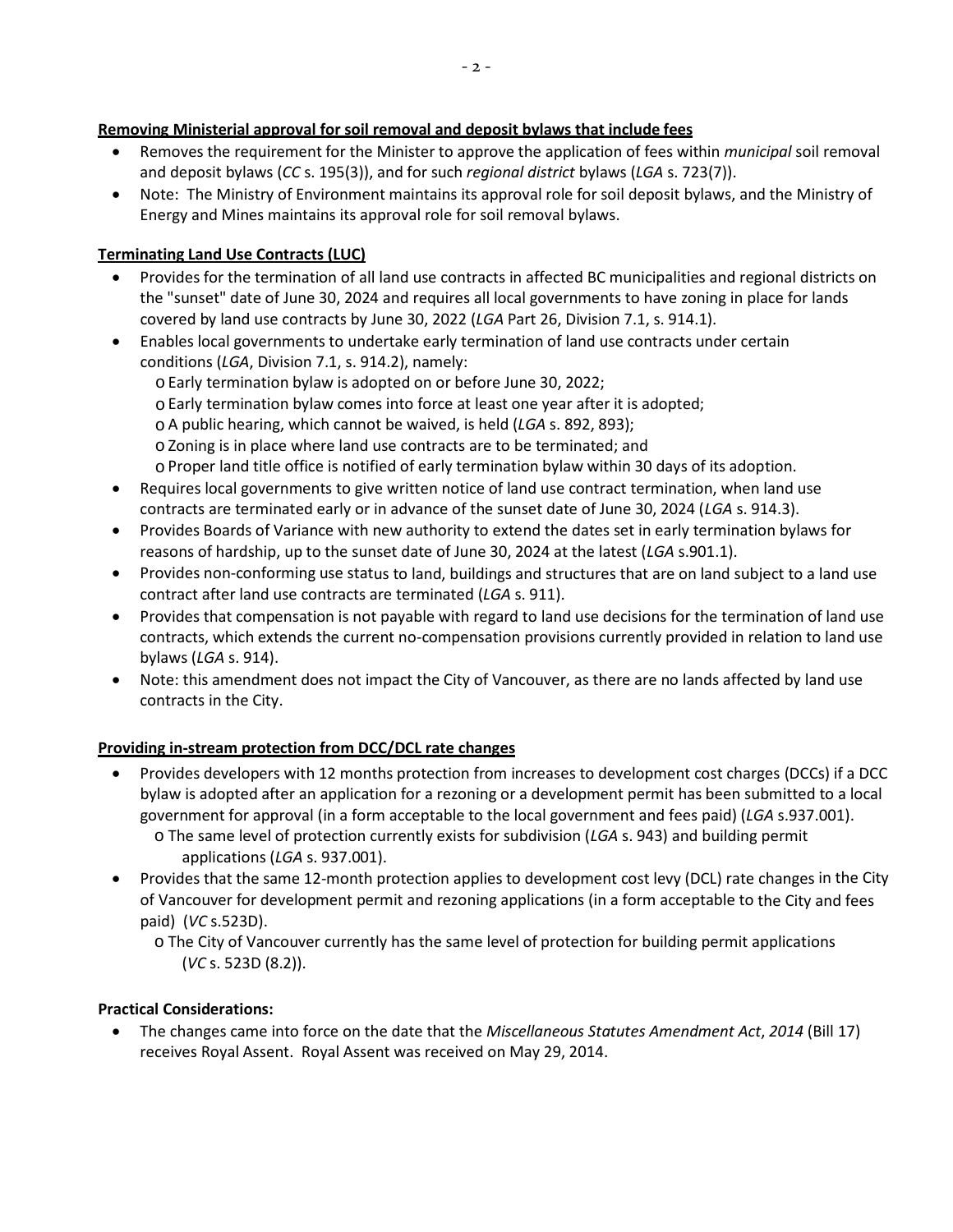#### **Statutes amended:**

*Local Government Act*: sections 5, 723, 870, 873.2, 874.1, 876, 882, 890, 892, 893, 900, 901.1, 911, 913, 914, 914.1, 914.2, 914.3, 914.4, 921, 930, 937.001, 938 *Community Charter*: section 195 *Vancouver Charter*: sections 2.1, 523D **Link to Bill 17, 2014 [http://leg.bc.ca/40th2nd/3rd\\_read/gov17-3.htm](http://leg.bc.ca/40th2nd/3rd_read/gov17-3.htm)**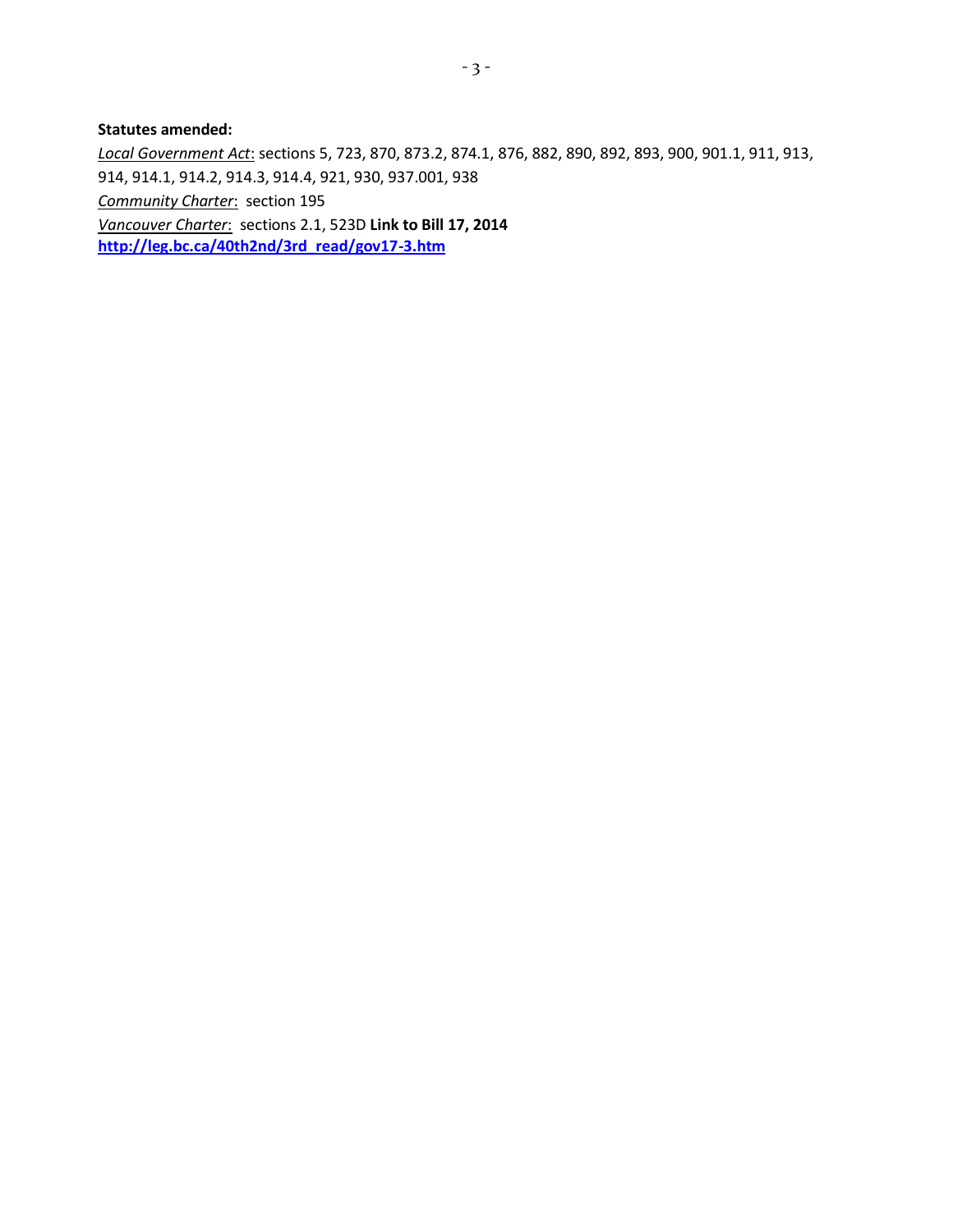Appendix III

June, 2015 **PLANNING DEPARTMENT**

# *TERMINATION OF LAND USE CONTRACTS*

In 1972, the Province adopted legislation to allow municipalities to enter into agreements with landowners and developers to address the various aspects of land development. These agreements are called Land Use Contracts (LUCs). These LUCs are zoning, development permits, subdivision layouts and servicing agreements all rolled into one document. By the end of the 1970's, the Province revised the legislation to discontinue municipalities from entering into further LUCs with landowners and developers.

LUCs have continued to be in effect as the de facto zoning, unless the LUCs were discharged by City Council following an owner-initiated discharge application process. A total of 297 LUCs still remain active in Surrey. Up until recently, only the land owner could initiate an LUC discharge.

On May 29, 2014, the Province adopted legislation to terminate LUCs by no later than June 30, 2024. However, legislation allows municipalities to initiate early termination of LUCs through a specified process. Surrey City Council has chosen to pursue early termination of LUCs, as described in Corporate Report No. R\_\_\_, which was presented to Council on June 15, 2015. (provide hot link to the corporate report)

If a property lies within the boundaries of an LUC, all land use regulations are prescribed in the LUC. Nevertheless, all properties in Surrey are assigned a Zoning By-law No. 12000 zone, including those properties that are governed by LUCs. The zone assigned to a property that is regulated by an LUC is referred to as an "underlying zone". Although all properties regulated by LUCs have underlying zoning, the underlying zone is to provide a general guide and has absolutely no effect on the land uses, density or building siting.

Once an LUC is terminated, the underlying zoning for the property automatically comes into effect. However, there are properties within some LUCs that do not correspond well to the underlying zoning that has been assigned to the property, or that contain uses that are not equivalent to the uses, or mix of uses, contained within existing zones under Zoning By-law No. 12000. In such instances, in conjunction with the termination of the LUC, these properties will be rezoned to either a more appropriate zone under Zoning By-law No. 1200o, or to a site specific Comprehensive Development (CD) Zone.

Each LUC being considered for early termination will require its own, separate, Termination Bylaw. Each LUC Termination By-law will be presented to Council through a Planning Report at a Regular Council – Land Use meeting. Provincial Legislation requires that a Public Hearing be held for every LUC termination and that a Public Hearing Notice be delivered to all residents and tenants of properties within the LUC. Notice of the Public Hearing must also be delivered to adjoining property owners and tenants in accordance with the City's Procedure By-law with respect to Public Hearing notification. In accordance with Surrey's regulations, all owners and tenants of property within 100 metres of the boundaries of the LUC being terminated must be